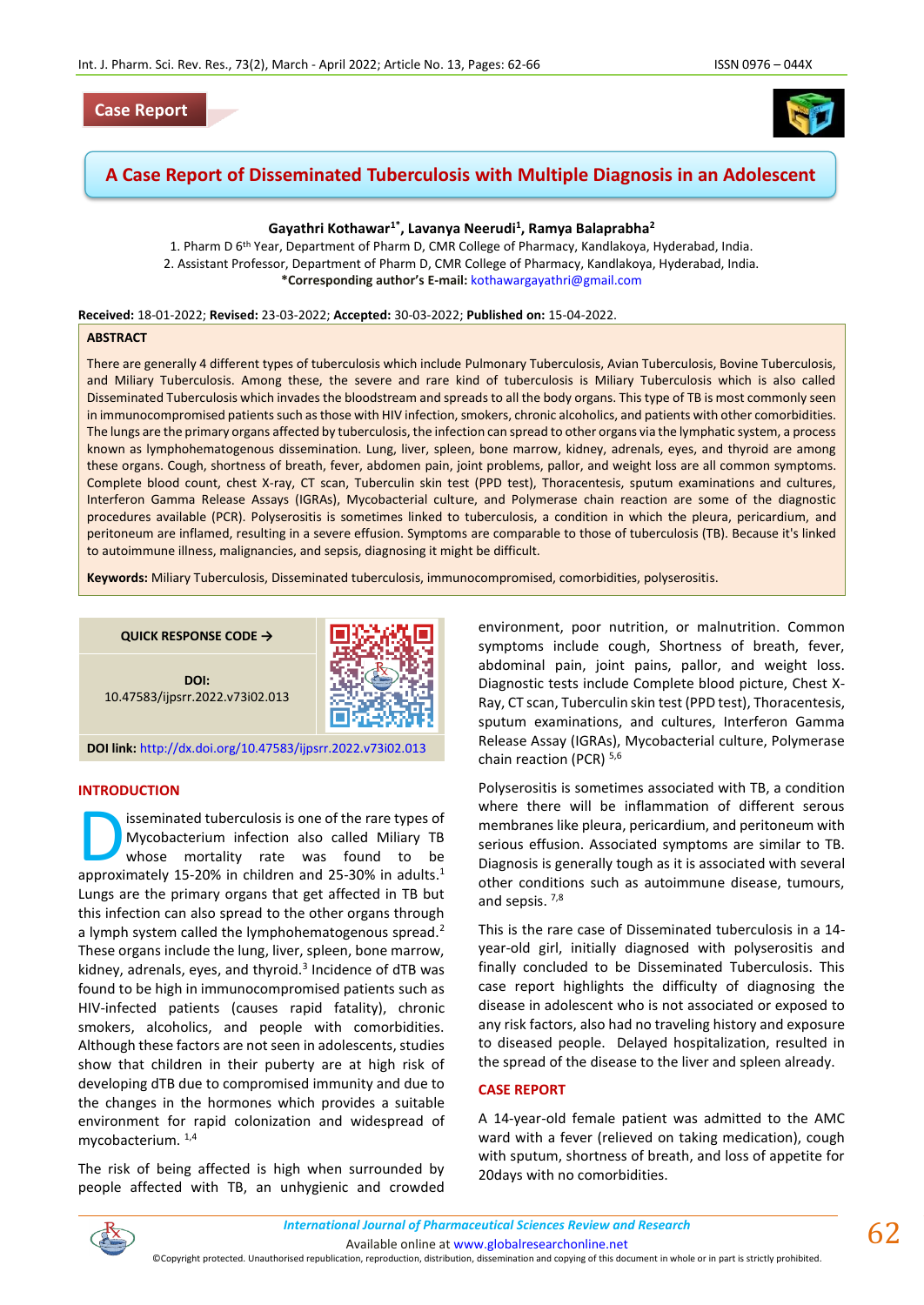**History of past illness**: Her history of past illness revealed that she was suffering from fever, cough with sputum, shortness of breath for 20 days which got relieved on taking OTC medications. Had an episode of jaundice at 3 years of age.

**Family history:** Had a family history of cervical cancer(grandmother).

## **On Examination:**

On examination she looked pale and found to be febrile and stable, pulse rate was found to be 115bpm, spo2 of 92%, BP of 110/80mmHg.

**Examination of the respiratory system**: Chest examination revealed bilateral air entry positive, decreased BS, IAA with crepts in the lower region, orthopnea positive.

#### **Laboratory investigation:**

## **CBP:**

CBP was done 4 times during the hospital stay which revealed decreased hemoglobin and RBC levels to 7g/dl and 2.92 million/cumm respectively. The patient was on Tablet Iron folic acid initially but fully recovered after 3 pints of blood transfusion on the  $7<sup>th</sup>$  and  $12<sup>th</sup>$  day of hospital stay. Erythrocyte sedimentation rate was found to be 12mm/hour (1<sup>st</sup> hour) and 25mm/hour (2<sup>nd</sup> hour). All other parameters were found to be normal.

## **Liver function test and Renal function test:**

Blood urea, and serum creatinine tests were performed 5 times and confirmed to be normal each time, total serum bilirubin was increased to 3.2mgdl on the  $10<sup>th</sup>$  day, and SGOT and SGPT were normal. Electrolytes were found to be normal.

## **Anti-smooth muscle antibody (ASMA):**

The level of liver-kidney microsome (LKM) is measured in this test and was determined to be normal at 9.63 IUL. (Negative < 15 U/L, Positive > 15 U/L)

# **Anti-mitochondrial antibody (ELISA):**

Was don on the 9<sup>th</sup> day and levels were found to be normal that is 0.42 (Negative < 0.9 index value, Positive above 1.1 index value)

Antinuclear antibody test: Was done on the 6<sup>th</sup> day and the result was negative.

Ascitic fluid for cytology: Was done on 9<sup>th</sup>-day cytosmears showed clusters of neutrophils, lymphocytes, eosinophils,

histocytes, and reactive mesothelial cells against a hemorrhage background. No evidence of atypical cells.

**Ascitic fluid-cell count:** Color- pale red, turbid, cells count was 180cells, polymorphs 20%, lymphocytes 80%, mesothelial cells 2-3/hpf, RBC and other cells 10-12/hpf**.**

Pleural fluid for cytology: Done on 3<sup>th</sup> day of admission and showed lymphocytic pleocytosis, total protein in pleura is 2.2 and sugars is 140.

**ADA Levels- Ascitic fluids**: Found to be more than the normal value that is 42 IU/L (0-28 IU/L)

**Ceruloplasmin levels:** were found to be 49.02g/l (20 to 60g/l)

**Mantoux test:** Was done on the 7<sup>th</sup> day of admission and there was no induration found.

**Thoracentesis:** Left-sided thoracentesis was done and 250 ml of straw-colored fluid was aspirated.

**Ascitic fluid culture test**: No bacterial growth was found.

**C- Reactive protein:** Initially on the day was found to be high 29.4

**Ultrasound of abdomen:** Was done on 5<sup>th</sup> day of admission which revealed mild hepatomegaly with coarse echotexture, mild splenomegaly, mild ascites, and pleural effusion,

**X-Ray:** X ray shows cardiomegaly with bilateral mild pleural effusion.



**Figure 1:** X-ray

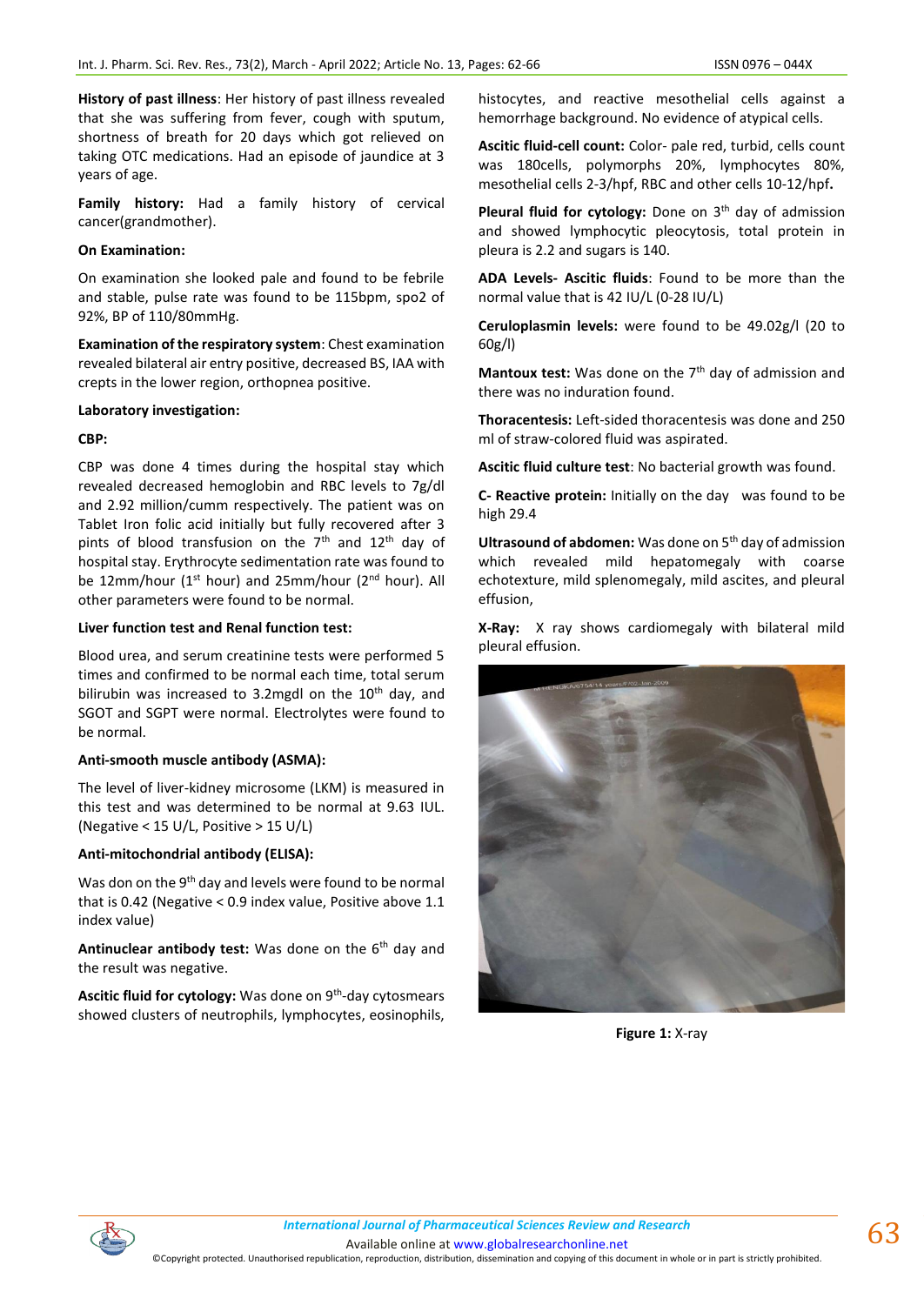| S.No | <b>Diagnosis</b>                                                                                                                                                                                                              | <b>Duration</b>   | <b>Treatment</b>                                                                                                                                                                                                              |
|------|-------------------------------------------------------------------------------------------------------------------------------------------------------------------------------------------------------------------------------|-------------------|-------------------------------------------------------------------------------------------------------------------------------------------------------------------------------------------------------------------------------|
| 1.   | Pleural<br>effusion,<br>Type<br>$\mathbf{1}$<br>respiratory failure on oxygen,<br>anemia                                                                                                                                      | Day 1 to Day 4    | 1. Inj. Monocef 1g IV BD.<br>2.Inj.pan 40mg IV OD<br>3.T. IFA OD<br>4.T. Paracetamol 500mg OD                                                                                                                                 |
| 2.   | Pleural effusion, polyserositis?<br>tuberculosis,<br>pulmonary<br>anemia, ascites                                                                                                                                             | Day4 to Day6      | 1.Inj. Monocef 1g IV BD<br>2.Inj pan 40mg IV OD<br>3.T. IFA OD<br>4.T. Paracetamol 500mg OD                                                                                                                                   |
| 3.   | Pleural effusion, polyserositis,<br>tuberculosis,<br>pulmonary<br>anemia, ascites                                                                                                                                             | Day7 to Day9      | 1.Inj.piptaz 2.25g IV TID<br>2.Inj. Pantoprozole 40mg IV OD<br>3.T. IFA OD<br>4.T. PCM 500mg TID<br>5. Inj. optineuron 1amp in 100ml NS OD                                                                                    |
| 4.   | Pyrexia of unknown origin,<br>polyserositis,<br>chronic<br>liver<br>with<br>disease<br>portal<br>hypertension, pleural effusion<br>with anemia, ascites, Pedal<br>edema.<br>Wilson's<br>R/O<br>disease<br>&<br>abdominal Koch | Day 9 to Day 11   | 1.Inj. piptaz 2.25g IV TID<br>2.Inj.Pantoprazole 40mg IV OD<br>3.T. IFA OD<br>4.T. PCM 500mg TID<br>5.Inj. Lasix 40mg IV BD<br>6.Inj. Human Albumin 20% in 100ml NS IV BD                                                     |
| 5.   | Pyrexia of unknown origin,<br>polyserositis,<br>liver<br>chronic<br>with<br>disease<br>portal<br>hypertension, pleural effusion<br>with anemia, ascites with<br>abdominal Koch                                                | Day11 to Day14    | 1.Inj. piptaz 2.25g IV TID<br>2.Inj. Pantoprazole 40mg IV OD<br>3.T. IFA OD<br>4.T. PCM 500mg TID<br>5.Inj. Lasix 40mg IV BD<br>6.Inj. Human albumin 20% in 100ml NS IV BD<br>7.ATT category 2tab/day<br>8.T. Benadon 40mg OD |
| 6.   | Tuberculosis?<br>Disseminated<br>Pyrexia of unknown origin,<br>polyserositis, abdominal Koch<br>with anemia                                                                                                                   | Day15 to Day18    | 1.Inj. piptaz 2.25g IV TID<br>2.Inj. Pantoprazole 40mg IV OD<br>3.T. IFA OD<br>4.T. PCM 500mg TID<br>5.Inj. Lasix 40mg IV BD<br>6.Inj. Human albumin 20% in 100ml NS IV BD<br>7.ATT category 2tab/day<br>8.T. benadon 40mg OD |
| 7.   | Tuberculosis;<br>Disseminated<br>Pyrexia of unknown origin,<br>polyserositis with anemia                                                                                                                                      | Day 19 to Day 23  | 1.Inj. Pantoprazole 40mg IV OD<br>2.T. benadon20mg OD<br>3T. IFA OD<br>4. Inj. piptaz 4.5gm IV TID<br>5.T. wysolone 20mg OD                                                                                                   |
| 8.   | Disseminated<br>tuberculosis<br>with pleural effusion with<br>anemia recovered                                                                                                                                                | <b>DISCHARGED</b> | 1.ATT 3 tab/day<br>2.T. wysolone 20mg OD<br>3.T. benadon 40mg OD<br>4. High protein diet<br>Ensure protein powder                                                                                                             |

|  | <b>Table 1: Treatments</b> |
|--|----------------------------|
|--|----------------------------|



Available online a[t www.globalresearchonline.net](http://www.globalresearchonline.net/)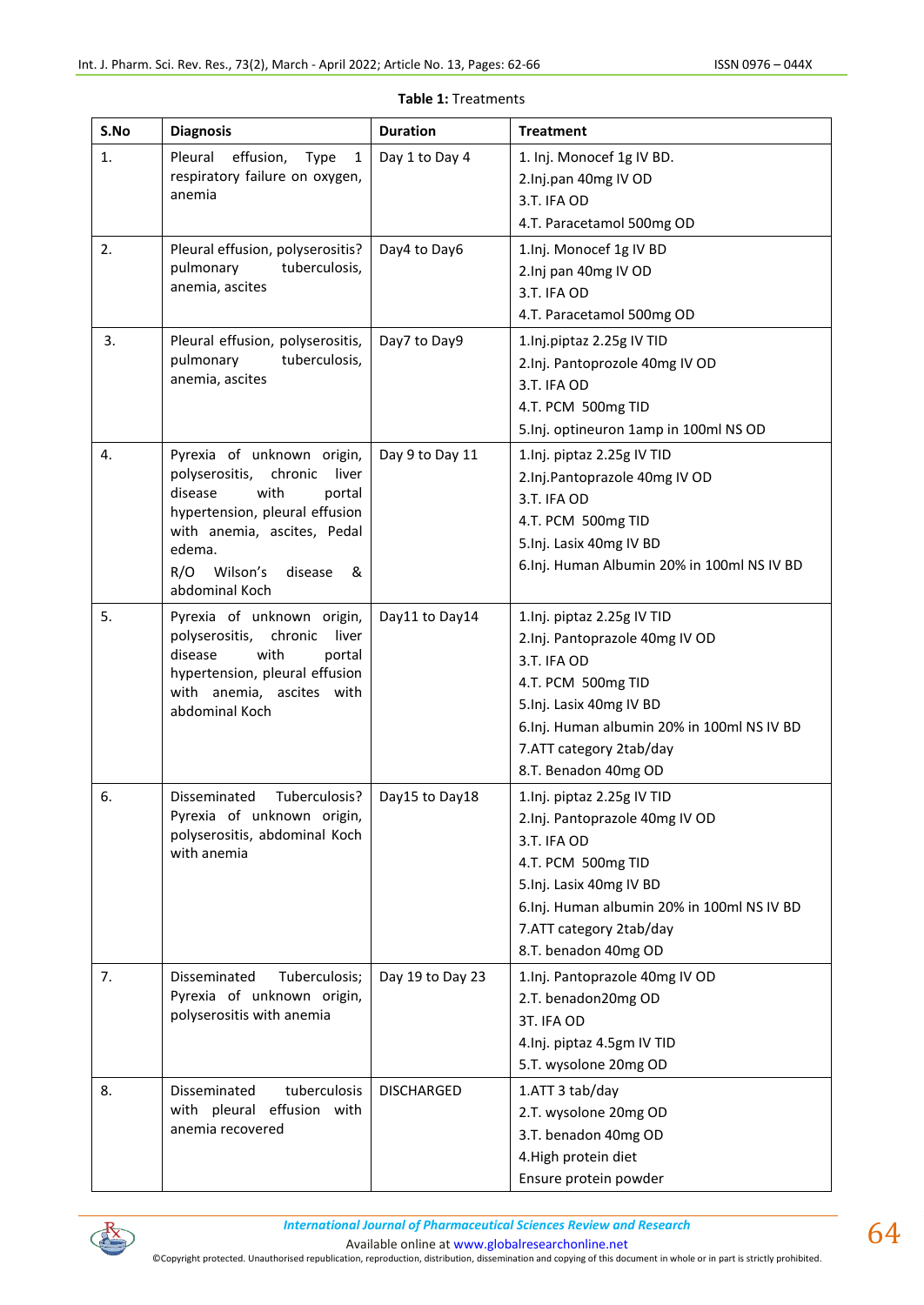## **DISCUSSION**

Disseminated tuberculosis is a rare kind of tuberculosis which is most commonly seen in immunocompromised patients such as HIV patients, underdeveloped immune systems, chronic smokers, alcoholics, people with comorbidities and rarely due to hormonal changes in adolescents and it has the high risk of morbidity and mortality especially in children under 15 years of age.<sup>3</sup> This is the rare condition of disseminated tuberculosis in a 14 year-old girl having no comorbidities and no exposure to any risk factors. In disseminated tuberculosis infection generally spread to other organs like the liver spleen, bone marrow, kidneys, eyes, thyroid, and other organs through the lymph.  $2,3$  The mortality rate in children is 15 to 20% because of late diagnosis. Quick start of treatment is found to improve the mortality  $1$  In this case the infection has already spread to the liver and spleen due to the delay of hospitalization, though she was symptomatic for 20months, which in addition resulted in further delay of diagnosis and worsened the condition.

In this case, the anti-TB medications were started from the 11<sup>th</sup> day of hospitalization due to the difficulty in diagnosis, multiple symptoms, and multiple organ involvement. TB if not diagnosed or identified in the early stages can lead to Disseminated TB and it can be fatal within a year if not treated properly.<sup>9</sup> In this case on the 16<sup>th</sup> day of admission patient suddenly became unconscious with spo2 37% with 12 liters of oxygen, pulse rate 52 per minute feeble, low volume, BP 70/? And with low GCS, immediately Inj. Midazolam 2cc was given through IV and connected to the ventilator. The next day patient became stable and all the vitals were normal. This case reveals the severity of the disease and the need for early and proper diagnosis and treatment.

Tuberculosis generally involves serous membranes likely pleural, pericardial, and peritoneal sacs ad results in complex tuberculous polyserositis.  $10$  The pleural membrane was involved in this patient and was also diagnosed with polyserositis. However, the final diagnosis was disseminated tuberculosis. Thus, TB can involve multiple diagnosis resulting difficulty in the choice of treatment.

General diagnostic tests include Complete blood picture, Chest X-Ray, CT scan, Tuberculin skin test (PPD test), Thoracentesis, sputum examinations, and cultures, Interferon Gamma Release Assay (IGRAs), Mycobacterial culture, Polymerase chain reaction (PCR)<sup>5,6</sup>. Though the PPD test is specific to TB, it sometimes gives false negative and false positive results which is true in this case, the test declared no induration. Thus, there are no gold standard tests to perform and confirm the disease especially if there is delay of hospitalization irrespective of the presence of symptoms. Sputum test can be of good use in this condition but unfortunately due to the lack of equipment the test was not done in this case.

After conducting all the other available tests and final diagnoses Anti-tuberculosis medications were prescribed for 8 months and the patient was discharged with a complete cure of anaemia, anasarca, and other symptoms with a total of 22 days of hospitalization.

## **CONCLUSION**

Though Disseminated tuberculosis is a rare kind of tuberculosis especially in adolescents, it is a serious and lifethreatening condition. Lack of definite and gold standard diagnostic tool and their facilities, common and undifferentiable symptoms, multiple organ involvement, and delayed hospitalization will result in difficulty of diagnosis and even cause fatality. Thus, complete awareness among low-income areas, which proper diagnostic tools and treatment should be provided to prevent the damage.

## **REFERENCES**

1. Rosenthal AH, Rothfield LD, Chamorro Dauer L. Disseminated Tuberculosis in a Healthy Adolescent Female, Cureus, 2019 Jun 21;11(6): e4967. DOI: 10.7759/cureus.4967; PMID: 31453039.

2. Meira L, Chaves C, Araújo D, Almeida L, Boaventura R, Ramos A, Carvalho T, Osório NS, Castro AG, Rodrigues F, Guimarães JT, Saraiva M, Bastos HN. Predictors and outcomes of disseminated tuberculosis in an intermediate burden setting, Pulmonology, 2019 Nov-Dec;25(6):320-327. DOI: 10.1016/j.pulmoe.2018.11.001. Epub 2019 Feb 26; PMID: 30819659.

3. Khan FY. Review of literature on disseminated tuberculosis with emphasis on the focused diagnostic workup, J Family Community Med, 2019 May-Aug;26(2):83- 91. DOI: 10.4103/jfcm.JFCM\_106\_18. PMID: 31143078; PMCID: PMC6515764.

4. John A. Crump, Habib O. Ramadhani, Anne B. Morrissey, Wilbrod Saganda, Mtumwa S. Mwako, Lan-Yan Yang, Shein-Chung Chow, Boniface N. Njau, Godfrey S. Mushi, Venance P. Maro, L. Barth Reller, John A. Bartlett, Bacteremic disseminated tuberculosis in sub-saharan Africa: a prospective cohort study, Clin Infect Dis, 2012 Jul 15; 55(2): 242–250. DOI: 10.1093/cid/cis409; PMID: 2251155.

5. Snow KJ, Cruz AT, Seddon JA, Ferrand RA, Chiang SS, Hughes JA, Kampmann B, Graham SM, Dodd PJ, Houben RM, Denholm JT, Sawyer SM, Kranzer K, Adolescent tuberculosis, Lancet Child Adolesc Health, 2020 Jan;4(1):68- 79. DOI: 10.1016/S2352-4642(19)30337-2. Epub 2019 Nov 18. Erratum in: Lancet Child Adolesc Health. 2019 Nov 27; PMID: 31753806.

6. Disseminated tuberculosis, Miliary tuberculosis; Tuberculosis - disseminated; Extrapulmonary tuberculosis. https://www.mountsinai.org/health-library/diseasesconditions/disseminated-tuberculosis

7. Losada I, González-Moreno J, Roda N, Ventayol L, Borjas Y, Domínguez FJ, Fernandez-Baca V, García-Gasalla M, Payeras A, Polyserositis: a diagnostic challenge, Intern Med